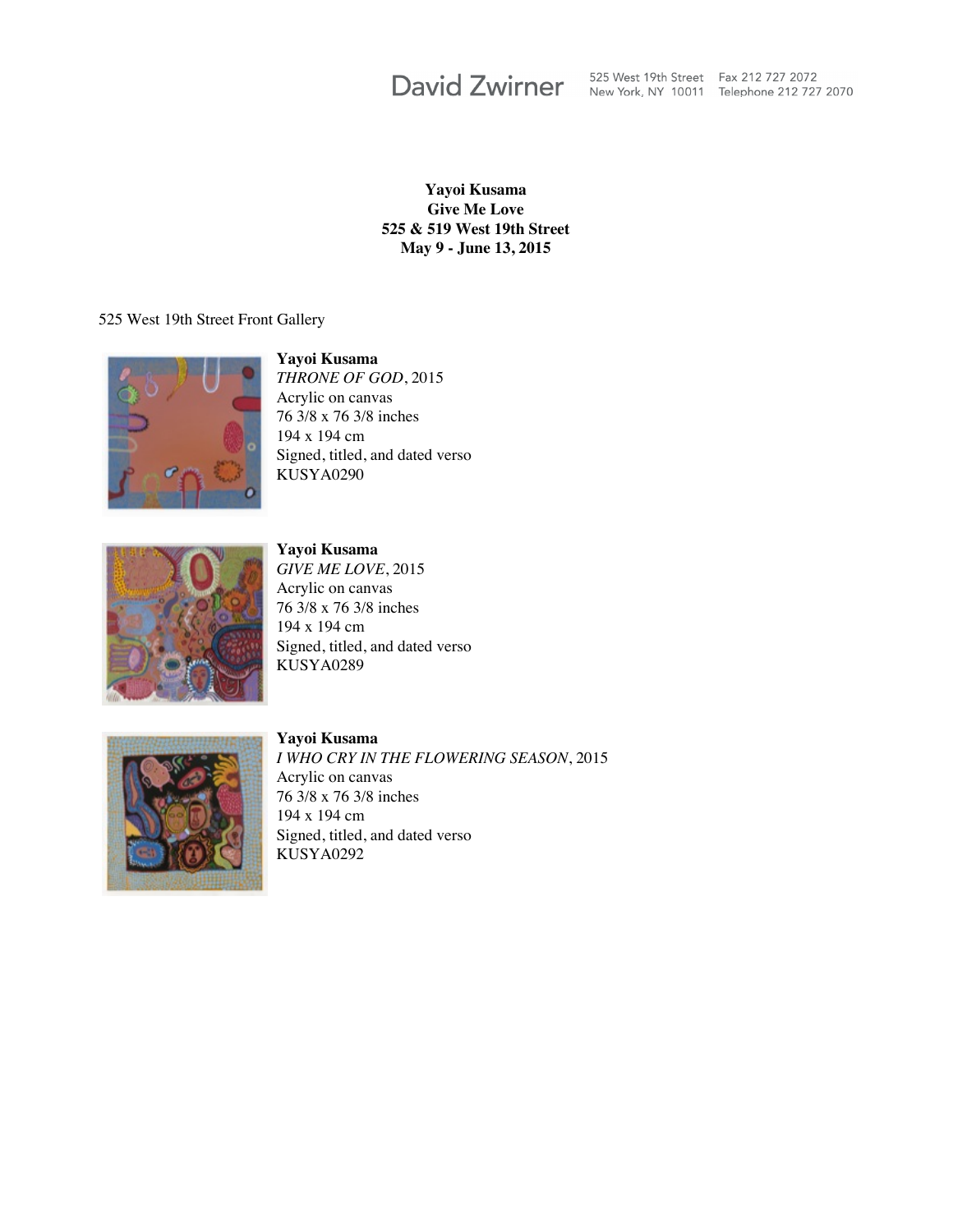

*WANTING TO DIE AT THE LAND OF GLORY*, 2014 Acrylic on canvas 76 3/8 x 76 3/8 inches 194 x 194 cm Signed, titled, and dated verso KUSYA0293

#### 525 West 19th Street Back Gallery

# **Yayoi Kusama**



*RESTING AT THE RIVERSIDE*, 2014 Acrylic on canvas 76 3/8 x 76 3/8 inches 194 x 194 cm Signed, titled, and dated verso KUSYA0280



#### **Yayoi Kusama** *MESSAGE FROM HADES*, 2014 Acrylic on canvas 76 3/8 x 76 3/8 inches 194 x 194 cm Signed, titled, and dated verso KUSYA0276



#### **Yayoi Kusama** *MY LONGING, THE UNSEEN LAND OF DEATH*, 2014 Acrylic on canvas 76 3/8 x 76 3/8 inches 194 x 194 cm Signed, titled, and dated verso KUSYA0275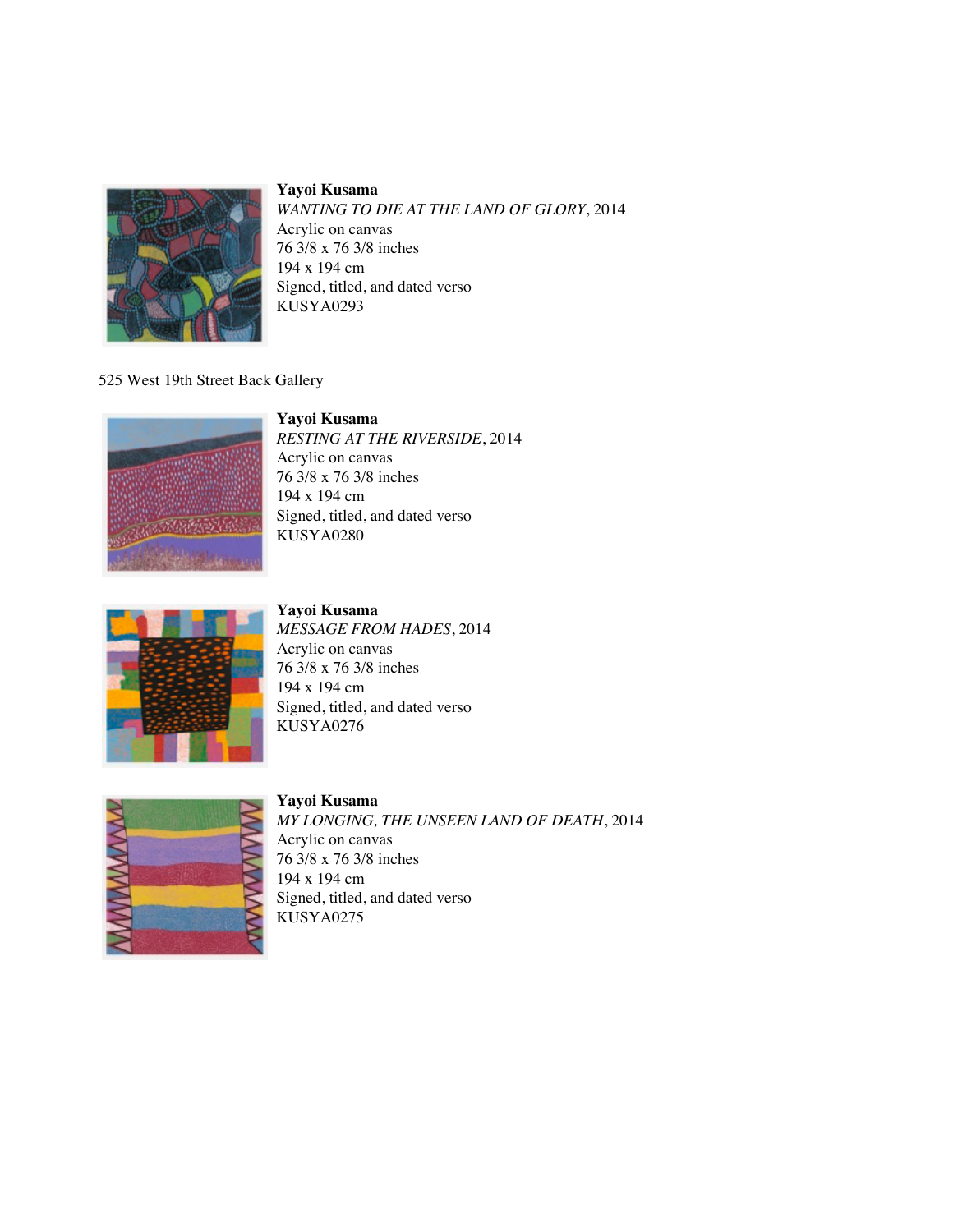

*FEAR OF YOUTH OVERWHELMED BY THE SPRING TIME OF LIFE*, 2014 Acrylic on canvas 76 3/8 x 76 3/8 inches 194 x 194 cm Signed, titled, and dated verso KUSYA0278

### **Yayoi Kusama**



*I AM DYING NOW. THERE THE DEATH IS*, 2014 Acrylic on canvas 76 3/8 x 76 3/8 inches 194 x 194 cm Signed, titled, and dated verso KUSYA0287



**Yayoi Kusama** *ALL THE ETERNAL LOVE*, 2014 Acrylic on canvas 76 3/8 x 76 3/8 inches 194 x 194 cm Signed, titled, and dated verso KUSYA0273



#### **Yayoi Kusama**

*VISIONARY DEATH*, 2014 Acrylic on canvas 76 3/8 x 76 3/8 inches 194 x 194 cm Signed, titled, and dated verso KUSYA0279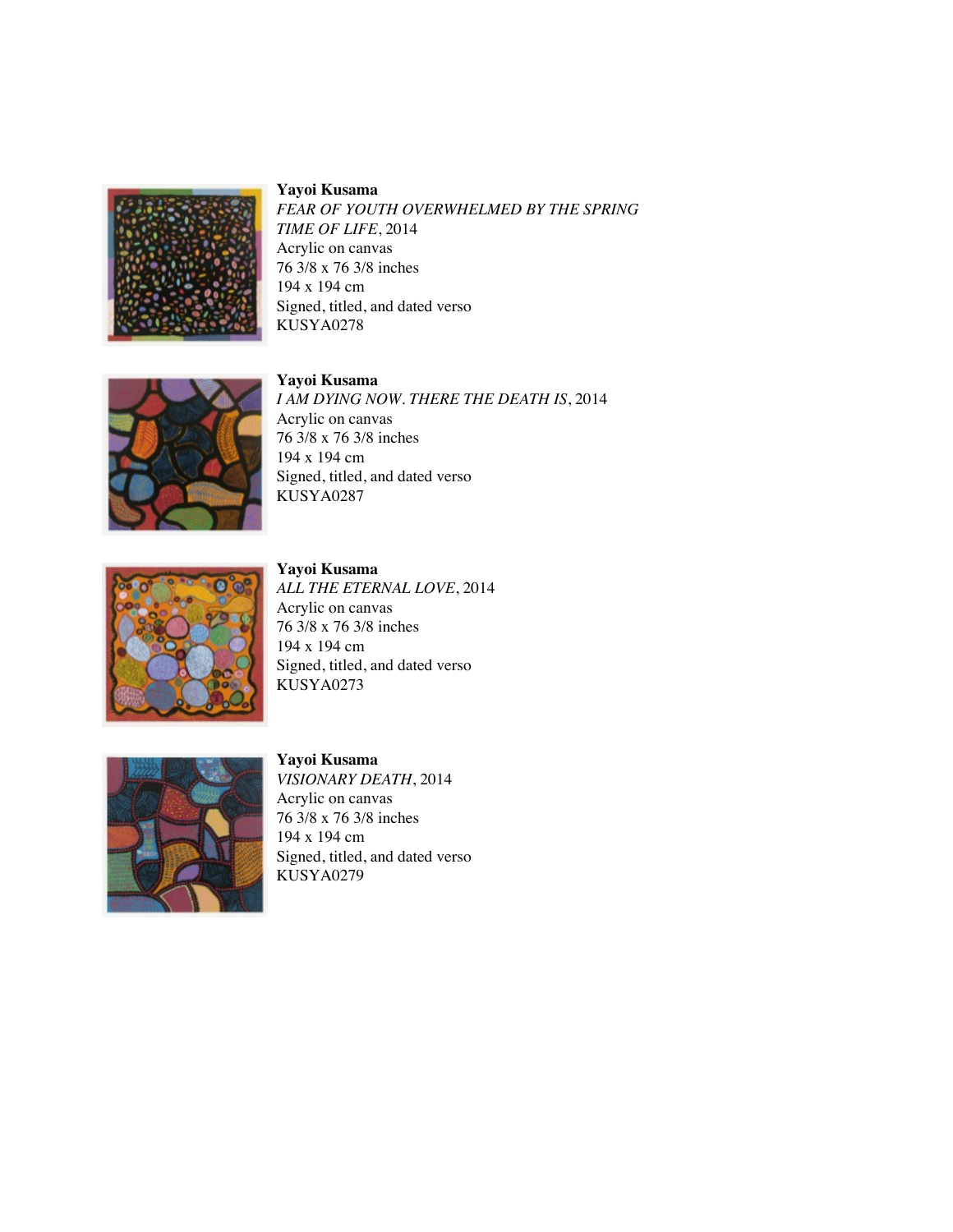

*WEDDING CEREMONY*, 2014 Acrylic on canvas 76 3/8 x 76 3/8 inches 194 x 194 cm Signed, titled, and dated verso KUSYA0288



**Yayoi Kusama** *I WHO HAVE TAKEN AN ANTIDEPRESSANT*, 2014 Acrylic on canvas 76 3/8 x 76 3/8 inches 194 x 194 cm Signed, titled, and dated verso KUSYA0274

525/533 West 19th Street Middle Gallery



**Yayoi Kusama**

*MY LIFE*, 2014 Acrylic on canvas 76 3/8 x 76 3/8 inches 194 x 194 cm Signed, titled, and dated verso KUSYA0281

525 West 19th Street East Gallery



**Yayoi Kusama** *CLOUDS ARE CONSIDERING*, 2013 Acrylic on canvas 76 3/8 x 76 3/8 inches 194 x 194 cm Signed, titled, and dated verso KUSYA0272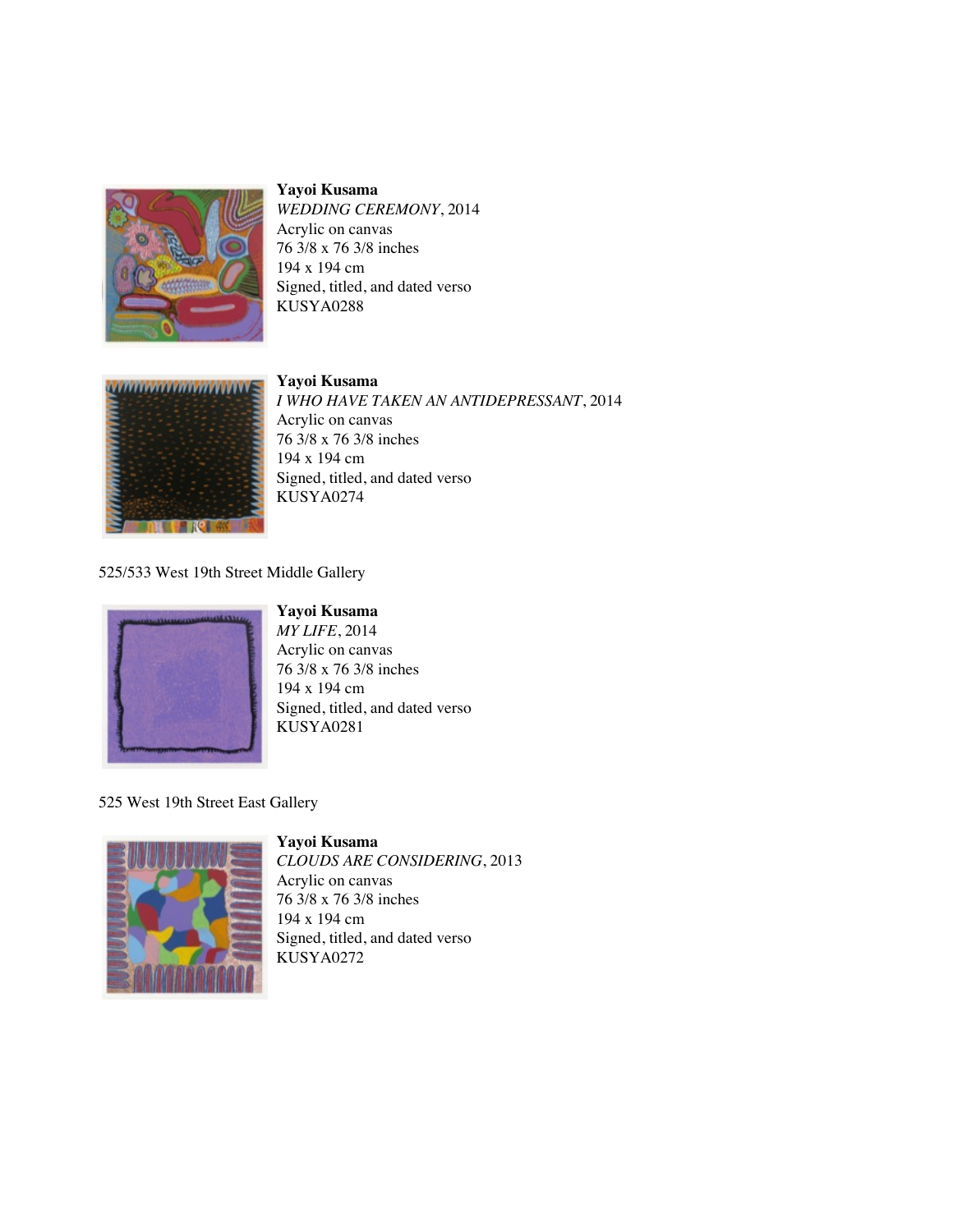

*FAR END OF DISAPPOINTMENT*, 2015 Acrylic on canvas 76 3/8 x 76 3/8 inches 194 x 194 cm Signed, titled, and dated verso KUSYA0285



**Yayoi Kusama** *MY HEART*, 2013 Acrylic on canvas 76 3/8 x 76 3/8 inches 194 x 194 cm Signed, titled, and dated verso KUSYA0271

## 519 West 19th Street Front Gallery



**Yayoi Kusama** *The obliteration room*, 2002-present Furniture, white paint, dot stickers Dimensions variable

KUSYA0051

Collaboration between Yayoi Kusama and Queensland Art Gallery. Commissioned Queensland Art Gallery, Australia. Gift of the artist through the Queensland Art Gallery Foundation 2012.

519 West 19th Street Back Gallery



**Yayoi Kusama** *PUMPKIN*, 2015 Stainless steel and urethane paint 46 1/2 x 45 3/4 x 46 3/4 inches 118.1 x 116.2 x 118.7 cm KUSYA0242